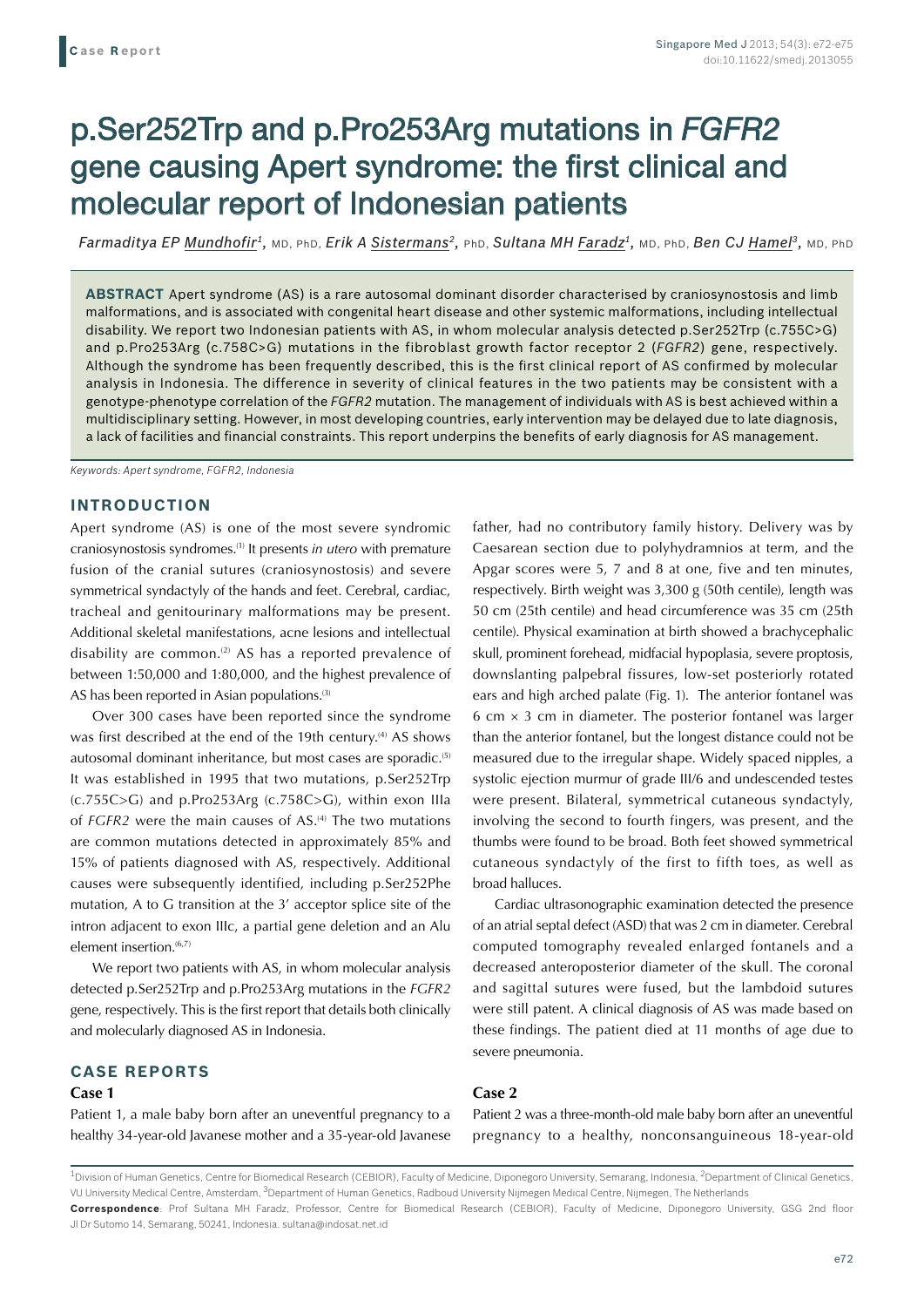

**Fig. 1** Patient 1 at the age of one month when p.Ser252Trp (c.755C>G) mutation was identified. Photographs show (a) facial dysmorphisms, which include midfacial hypoplasia, severe proptosis, hypertelorism and downslanting of palpebral fissures; (b) a brachycephalic skull, frontal bossing and low-set posteriorly rotated ears; and (c) symmetrical syndactyly of the hands and feet.

Javanese mother and 19-year-old Javanese father. There was no contributory family history. Delivery was spontaneous at 37 weeks of pregnancy. The patient had a birth weight of 2,700 g (5th–10th centile), with a length of 52 cm (75th centile). His hearing, vision and development were normal. Clinical examination detected frontal bossing, ptosis, hypertelorism, midfacial hypoplasia, large ears, depressed nasal bridge, anteverted nostrils, thin upper lip and high palate. The skull was turribrachycephalic, and bilateral coronal and metopic synostoses were present. Bilateral hand syndactyly of all the digits and bilateral syndactyly of all the toes were also present, in addition to broad and short halluces (Fig. 2). A diagnosis of AS was made based on these clinical features.

Radiographs of both hands confirmed soft tissue syndactyly of all the digits. Bony fusion of the distal phalanges was suspected, although this could not be confirmed due to digital crowding. It appeared that bony fusion of the fourth and fifth distal phalanges, and complete fusion of the second and third distal phalanges of the right hand were most likely present. It was also likely that distal fusion of the second and fifth distal phalanges of the left hand was present. Radiographs of both feet confirmed soft tissue syndactyly of all the toes, small distal phalanges and delta phalanges of the great toes. Skull radiographs detected fused coronal sutures, turribrachycephalic skull contour, small anterior fontanel, short anteroposterior diameter of the skull and flat, elongated forehead. Patient 2 died at 18 months of age due to upper airway obstruction.



**Fig. 2** Patient 2 at the age of three months when p.Pro253Arg (c.758C>G) mutation was detected. (a) Photographs show facial dysmorphisms, which include a brachycephalic skull, bicoronal craniosynostosis, frontal bossing, exophthalmus, hypertelorism, midfacial hypoplasia, depressed nasal bridge, anteverted nostrils and thin upper lip. (b) Photograph and radiograph show typical AS hand type III. Note the soft tissue syndactyly. Bony fusion of the distal phalanges was suspected, but could not be confirmed due to digital crowding.

#### **Mutation Analysis**

Mutation analysis was conducted in both patients. DNA was isolated from peripheral blood using the salt saturation method, as previously described by Miller et al.<sup>(8)</sup> Molecular genetics analysis of *FGFR2*, targeting the exon coding for p.Ser252Trp and p.Pro253Arg, was performed by direct sequencing. The genomic DNA reference sequence used was NM\_000141.4. Polymerase chain reaction (PCR) of exon 7 was performed using the primers GGTCTCTCATTCTCCCATCCC (forward) and CCAACAGGAAATCAAAGAACC (reverse), resulting in a 325 bp fragment. 20 ng of DNA solution (5 μL) was added to 20 μL of PCR mixture. This PCR mixture contained 0.2 μL of 25 mM deoxyribonucleotide triphosphates (dNTPs), 0.75 μL of 1.5 mM MgCl<sub>2</sub>, 1μL of 10 pmol/μL for each primer, 2.5 μL of 10X PCR buffer, 0.2 μL of 5 U/μL Platinum® high fidelity *Taq* DNA polymerase, and 15.35 μL of H<sub>2</sub>O. PCR was initiated with denaturation at 94°C for 5 minutes, followed by 35 PCR cycles (at 94°C for 30 seconds, 60°C for 30 seconds, and 72°C for 30 seconds). After control on agarose gel, 5 μL of the PCR product was used for the sequence reaction (BigDye Terminator Cycle Sequencing Kit version 3.3; Applied Biosystems, Foster City, CA, USA) on an ABI 3730 Genetic Analyzer (Applied Biosystems, Foster City, CA, USA), following the manufacturer's directions. Sequencing was performed bidirectionally using the forward and reverse PCR primers.

In Patient 1, p.Ser252Trp (c.755C>G) mutation was detected, while p.Pro253Arg (c.758C>G) mutation was detected in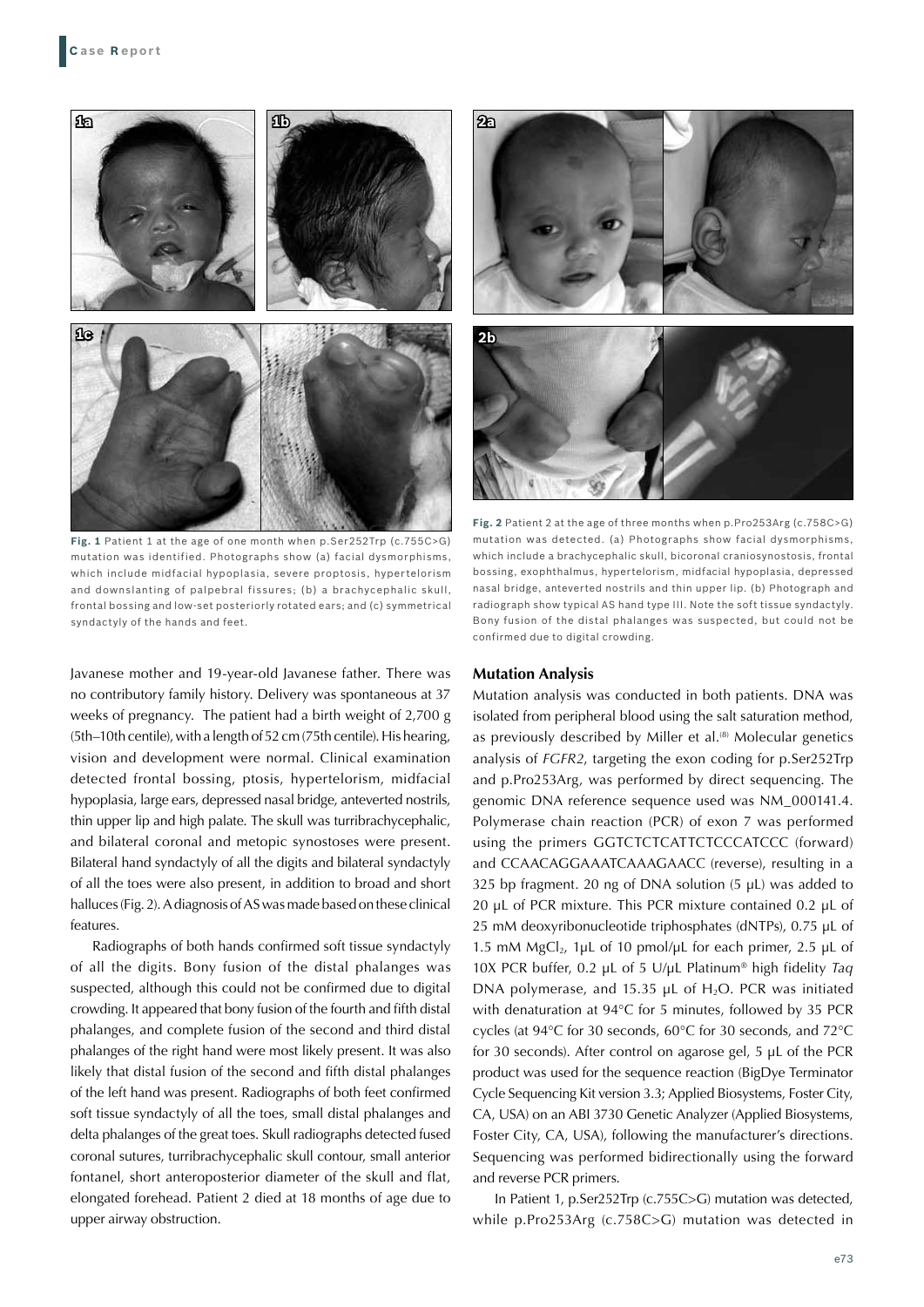| Table I. Genotype, phenotype and parental age of Patients 1 and 2. |  |  |
|--------------------------------------------------------------------|--|--|
|--------------------------------------------------------------------|--|--|

| <b>Patient</b> | Gender | Genotype    |                                        | Phenotype              |                        |                 | <b>Parental Age (yrs)</b> |  |
|----------------|--------|-------------|----------------------------------------|------------------------|------------------------|-----------------|---------------------------|--|
|                |        |             | <b>Craniofacial</b><br>Severity score* | <b>Hand syndactyly</b> | <b>Foot syndactyly</b> | <b>Paternal</b> | <b>Maternal</b>           |  |
|                | Male   | p.Ser252Trp |                                        | Mitten hand            | Spoon feet             | 35              | 34                        |  |
| $\mathfrak{D}$ | Male   | p.Pro253Arg |                                        | Spoon hand             | Spoon feet             | 19              | 18                        |  |

**\***The craniofacial severity score (range 0–5) was calculated based on five facial features – severe supraorbital ridging, marked maxillary hypoplasia, ocular proptosis, downslanting palpebral fissures and facial asymmetry.<sup>(10)</sup> The presence of these features is incrementally scored by 1. The absence of these facial features is scored as 0.



**Fig. 3** Sequencing results of patients 1 and 2 show p.Ser252Trp mutation (c.755 $C > G$ ) and p.Pro253Arg mutation (c.758 $C > G$ ), respectively. The analysis software (Sequence Pilot) indicates known pathogenic variants with a pink bar, and known nonpathogenic variants with a gray bar.

Note: The upper lane is the forward read and the lower lane is the reverse read (conversed to make it similar to forward).

Patient 2 (Fig. 3). The parents of the two patients did not undergo any molecular testing, as they had no features of AS.

## **DISCUSSION**

This is the first report of diagnosis of AS confirmed by molecular genetic testing in Indonesia. The presence of *FGFR2* mutations, p.Ser252Trp and p.Pro253Arg, was consistent with the diagnosis of AS. The mutations were concluded to have occurred *de novo*, as the parents of both patients had no features of AS, although germline mosaicism could not be excluded. p.Ser252Trp and p.Pro253Arg mutations account for more than 99% of the mutations in AS.<sup>(6,7)</sup> However, these two common mutations do not account for all cases of AS. Therefore, further analysis of the entire gene is recommended in order to find mutations that are potentially specific to the Indonesian population.

Compared to patients with p.Pro253Arg mutation, those with p.Ser252Trp mutation are more likely to have a cleft palate. In contrast, hand and foot syndactylies have been reported to be more severe in patients with p.Pro253Arg mutation than in those with p.Ser252Trp mutation.<sup>(9-11)</sup> Although neither of our patients had a cleft palate, Patient 1 (with p.Ser252Trp mutation) had a more severe craniofacial phenotype and less severe syndactyly than Patient 2 (with p.Pro253Arg mutation) (Table I). Although this sample size is small, it is consistent with the reported clinical spectrum of the most common mutations described in AS.

Moloney et al described a paternal age effect (PAE) in AS,<sup>(12)</sup> which has been confirmed in another germ cell study.<sup>(5)</sup> The mutation rate in males is higher than that in females due to the occurrence of repeated divisions of spermatogonia in males. In the two cases described, PAE due to an increased mutation frequency caused by an older paternal age might be possible in Patient 1, whose father was 35 years old. This is not the case for Patient 2, whose father was younger (19 years old). However, it was suggested that other factors, such as environmental factors, could contribute to the mutation rate of the father's sperm.(5)

Prenatal ultrasonographic findings associated with AS have been documented. With the advances in 3D ultrasonography, typical enlargement of the metopic suture in AS may be detected *in utero*. (13) Prenatal ultrasonographic diagnosis of AS is usually made in the presence of a triad of clinical signs – bilateral syndactyly of the hands, midfacial hypoplasia and abnormal cranial shape with hypertelorism.<sup>(13)</sup> However, many cases of AS are not prenatally diagnosed until the third trimester when the craniofacial abnormalities are more obvious.(14) Prenatal ultrasonographic examination for early diagnosis was not available for the mothers of our two patients.

Patients with AS are best managed within a multidisciplinary setting. Alterations in cranial shape due to multiple craniosynostoses can limit cerebral growth and development secondary to raised intracranial pressure. Therefore, early surgery to prevent complications is advocated by many craniofacial centres.<sup>(15)</sup> Fronto-orbital advancement is a commonly used technique in